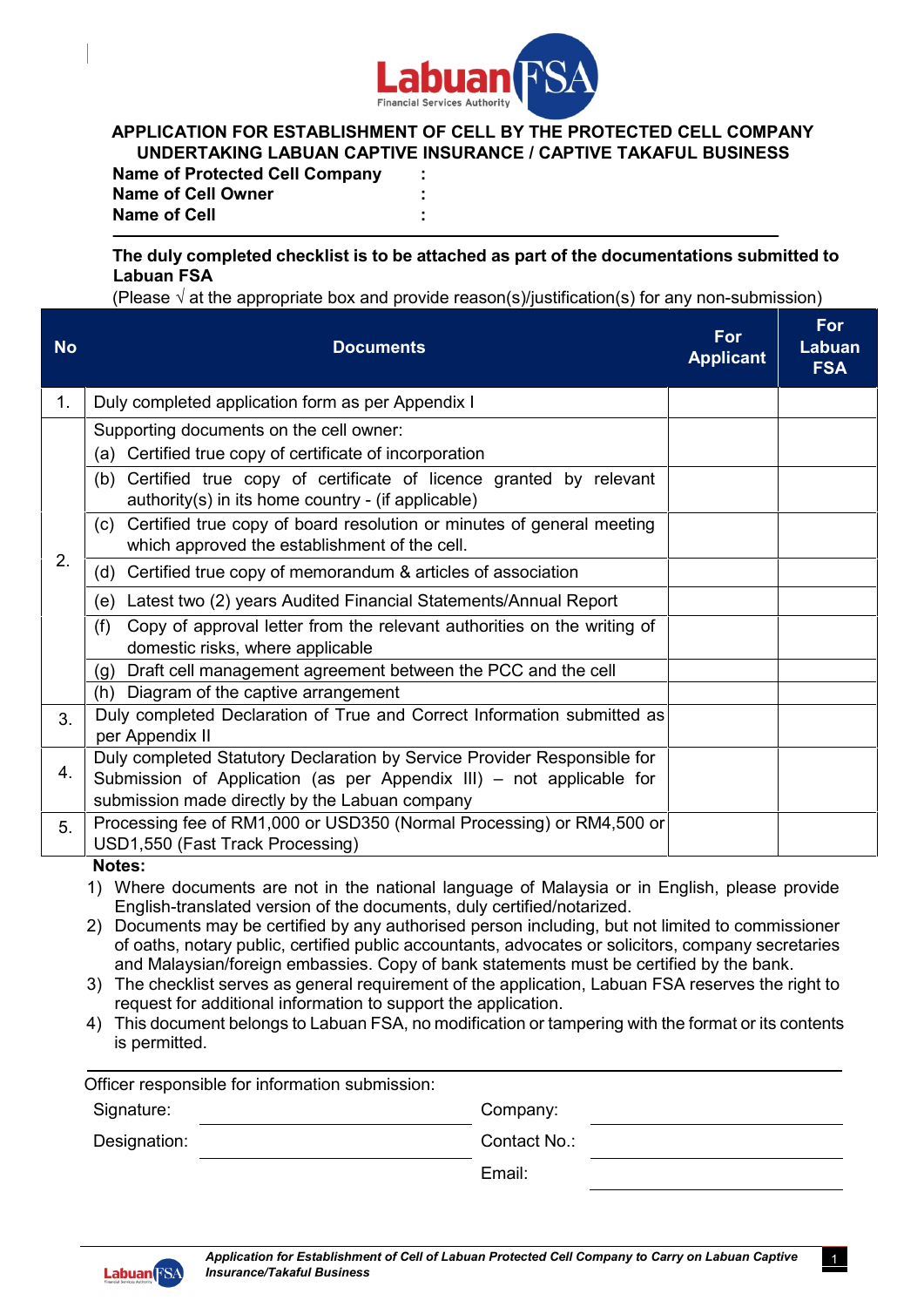## **APPENDIX I**

|    |                                                                                                               |                                | <b>PARTICULARS OF APPLICATION</b> |                                                                     |                                           |
|----|---------------------------------------------------------------------------------------------------------------|--------------------------------|-----------------------------------|---------------------------------------------------------------------|-------------------------------------------|
|    | <b>Section A: Particulars on Proposed Cell</b>                                                                |                                |                                   |                                                                     |                                           |
| a. | Name of the<br><b>Proposed Cell</b>                                                                           |                                |                                   |                                                                     |                                           |
| b. | Type of business of<br>the cell<br>(Please tick $(\sqrt{})$ ) the<br>appropriate box)                         | Conventional<br><b>Takaful</b> |                                   |                                                                     |                                           |
|    | <b>Section B: Profile of Cell Owner</b>                                                                       |                                |                                   |                                                                     |                                           |
| a. | Name of Company/<br><b>Head Office</b>                                                                        |                                |                                   |                                                                     |                                           |
| b. | <b>Company Address</b>                                                                                        |                                |                                   |                                                                     |                                           |
| C. | Nature and Type of<br><b>Business</b>                                                                         |                                |                                   |                                                                     |                                           |
| d. | Incorporation/<br><b>Registration Number</b>                                                                  |                                |                                   |                                                                     |                                           |
| е. | Date and Place of<br>Incorporation/<br>Registration                                                           |                                |                                   |                                                                     |                                           |
| f. | <b>Type</b><br>of<br>Date,<br>Licence and Licence<br>Number                                                   |                                |                                   |                                                                     |                                           |
| g. | Supervisory<br>Home<br>Authority<br>(if<br>applicable)                                                        |                                |                                   |                                                                     |                                           |
| h. | Shareholders' Fund<br>(Please<br>specify<br>currency and amount                                               | Year                           | Paid-Up<br><b>Capital</b>         | <b>Retained</b><br>Profits /<br><b>Accumulated</b><br><b>Losses</b> | <b>Other Reserves</b>                     |
|    | for the latest two (2)<br>years Audited Financial<br>Statements)                                              |                                |                                   |                                                                     |                                           |
|    | Financial<br>Performance                                                                                      | Year                           | <b>Total Assets</b>               | <b>Total Liabilities</b>                                            | <b>Profit/(Loss)</b><br><b>Before Tax</b> |
| İ. | (Please<br>specify<br>currency and amount<br>for the latest two (2)<br>years Audited Financial<br>Statements) |                                |                                   |                                                                     |                                           |

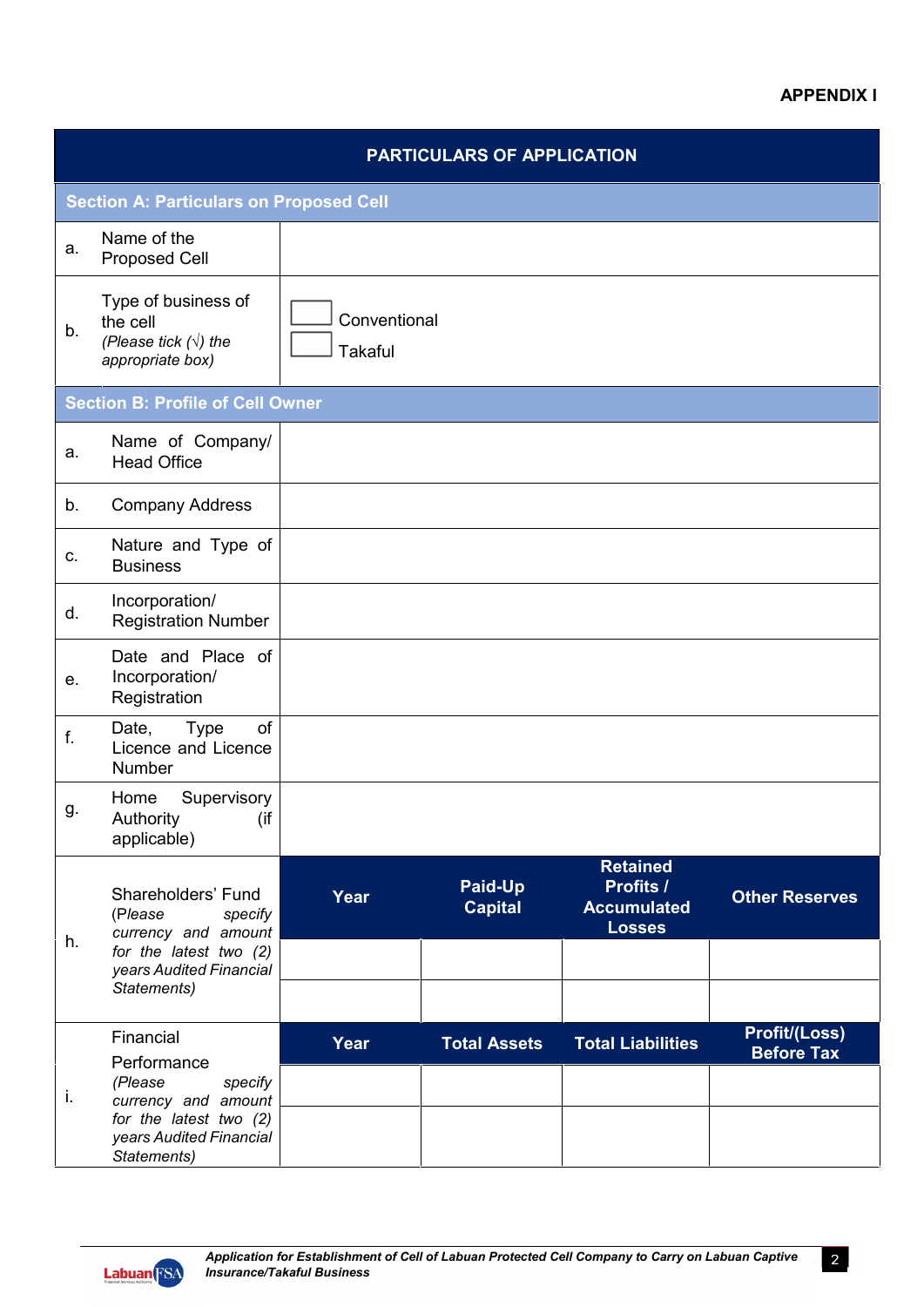|    |                                                                                                                |                            |                               | <b>PARTICULARS OF APPLICATION</b> |                                    |                                                                  |
|----|----------------------------------------------------------------------------------------------------------------|----------------------------|-------------------------------|-----------------------------------|------------------------------------|------------------------------------------------------------------|
|    |                                                                                                                |                            | <b>Name of Shareholder(s)</b> |                                   | <b>Country of</b><br><b>Origin</b> | <b>Percentage of</b><br><b>Shareholding(s)</b>                   |
| j. | Shareholder(s)                                                                                                 |                            |                               |                                   |                                    |                                                                  |
|    |                                                                                                                |                            |                               |                                   |                                    |                                                                  |
|    |                                                                                                                | <b>Name of Director(s)</b> |                               |                                   | <b>Nationality</b>                 | <b>Nature of Appointment</b><br>(executive or non-<br>executive) |
| k. | Board of Director(s)                                                                                           |                            |                               |                                   |                                    |                                                                  |
| I. | Other<br>Any<br><b>Information Relevant</b><br>For Consideration of<br>the Application                         |                            |                               |                                   |                                    |                                                                  |
|    | <b>Section C: Business Plan</b>                                                                                |                            |                               |                                   |                                    |                                                                  |
| a. | Objective of Establishment                                                                                     |                            |                               |                                   |                                    |                                                                  |
| b. | Type of Insurance<br>(To specify whether it is life or general<br><i>insurance)</i>                            |                            |                               |                                   |                                    |                                                                  |
| c. | Class of insurance<br>fire,<br>(e.g.:<br>marine,<br>miscellaneous accident and motor)                          | engineering,               |                               |                                   |                                    |                                                                  |
| d. | <b>Target Market</b><br>(To specify whether it is individual<br>and/or corporate client and the<br>percentage) |                            |                               |                                   |                                    |                                                                  |
| е. | <b>Territorial Scope</b><br>(To<br>specify<br>the<br>percentage)                                               | country<br>and             |                               |                                   |                                    |                                                                  |
| f. | Fronting arrangement<br>(e.g: name of fronting insurer and<br>percentage retain by fronting insurer)           |                            |                               |                                   |                                    |                                                                  |
| g. | <b>Retention level</b>                                                                                         |                            |                               |                                   |                                    |                                                                  |
| h. | Reinsurance arrangement                                                                                        |                            |                               |                                   |                                    |                                                                  |
|    | The structure of reinsurance<br>$\blacksquare$<br>arrangement                                                  |                            |                               |                                   |                                    |                                                                  |
|    | Proposed reinsurers and shares<br>٠<br>of participation                                                        |                            |                               |                                   |                                    |                                                                  |

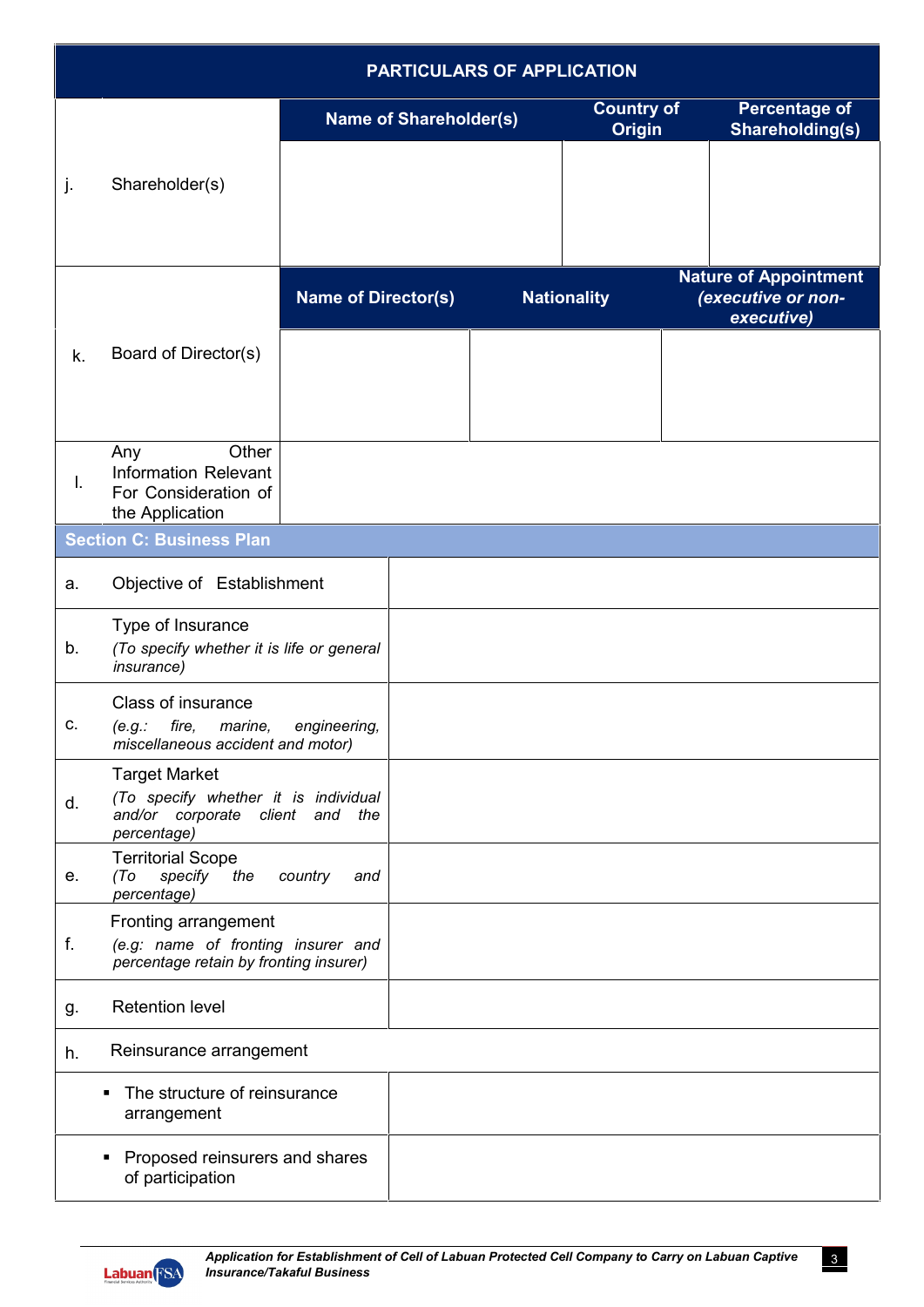|                  |                                                                                | <b>PARTICULARS OF APPLICATION</b> |                   |                   |  |
|------------------|--------------------------------------------------------------------------------|-----------------------------------|-------------------|-------------------|--|
| i.               | Loss history for the past three years<br>(for captive insurance business only) |                                   |                   |                   |  |
|                  |                                                                                |                                   |                   |                   |  |
|                  | <b>Type of Risk/Year</b>                                                       | Year 1                            | Year <sub>2</sub> | Year <sub>3</sub> |  |
|                  |                                                                                |                                   |                   |                   |  |
|                  |                                                                                |                                   |                   |                   |  |
|                  |                                                                                |                                   |                   |                   |  |
|                  | Section D: Three Years Financial Projection (fill in where applicable)         |                                   |                   |                   |  |
| <b>Currency:</b> |                                                                                |                                   |                   |                   |  |
|                  | <b>Statement of Comprehensive</b><br><b>Income</b>                             | Year 1                            | Year <sub>2</sub> | Year <sub>3</sub> |  |
| <b>REVENUES</b>  |                                                                                |                                   |                   |                   |  |
| contracts        | Gross earned premiums on insurance                                             |                                   |                   |                   |  |
|                  | Less: Reinsurers' share of gross<br>premiums on insurance                      |                                   |                   |                   |  |
|                  | <b>Net Earned Insurance Premiums</b>                                           |                                   |                   |                   |  |
|                  | Commission income                                                              |                                   |                   |                   |  |
|                  | Investment income                                                              |                                   |                   |                   |  |
|                  | Other operating revenue                                                        |                                   |                   |                   |  |
|                  | <b>Total Revenues</b>                                                          |                                   |                   |                   |  |
|                  | <b>CLAIMS AND EXPENSES</b>                                                     |                                   |                   |                   |  |
|                  | Gross claims paid                                                              |                                   |                   |                   |  |
|                  | Claims ceded to reinsurers                                                     |                                   |                   |                   |  |
|                  | Gross change in provision for<br>outstanding claims                            |                                   |                   |                   |  |
|                  | <b>Net Claims Incurred</b>                                                     |                                   |                   |                   |  |
|                  | <b>Commission expenses</b>                                                     |                                   |                   |                   |  |
|                  | General and administrative expenses                                            |                                   |                   |                   |  |
|                  | Other operating expenses                                                       |                                   |                   |                   |  |
|                  | <b>Total Claims And Expenses</b>                                               |                                   |                   |                   |  |
|                  | Income / (Loss) Before Tax                                                     |                                   |                   |                   |  |
| Tax              |                                                                                |                                   |                   |                   |  |

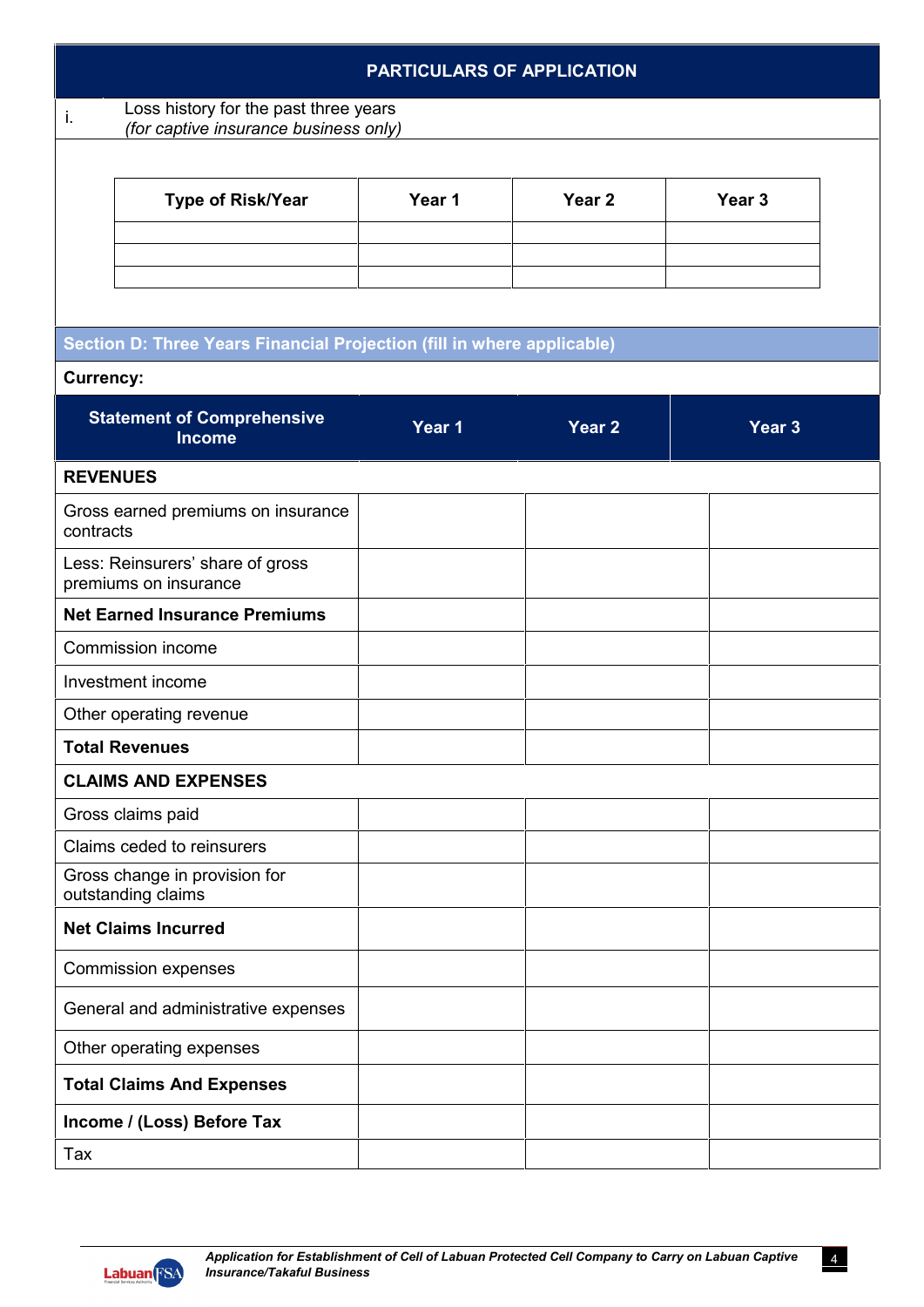| <b>PARTICULARS OF APPLICATION</b>      |        |                   |                   |
|----------------------------------------|--------|-------------------|-------------------|
| Income / (Loss) After Tax              |        |                   |                   |
| <b>Statement of Financial Position</b> | Year 1 | Year <sub>2</sub> | Year <sub>3</sub> |
| <b>ASSETS</b>                          |        |                   |                   |
| Non-current assets                     |        |                   |                   |
| <b>Current assets</b>                  |        |                   |                   |
| <b>Total assets</b>                    |        |                   |                   |
| <b>LIABILITIES</b>                     |        |                   |                   |
| Long term liabilities                  |        |                   |                   |
| Short term liabilities                 |        |                   |                   |
| <b>Total Liabilities</b>               |        |                   |                   |
| <b>SHAREHOLDERS' FUNDS</b>             |        |                   |                   |
| Paid up capital                        |        |                   |                   |
| Insurance share cells                  |        |                   |                   |
| Retained profits / accumulated losses  |        |                   |                   |
| Other reserves                         |        |                   |                   |
| <b>Total Shareholders' Funds</b>       |        |                   |                   |

2. Please provide basis of assumption in deriving to the projected figure.

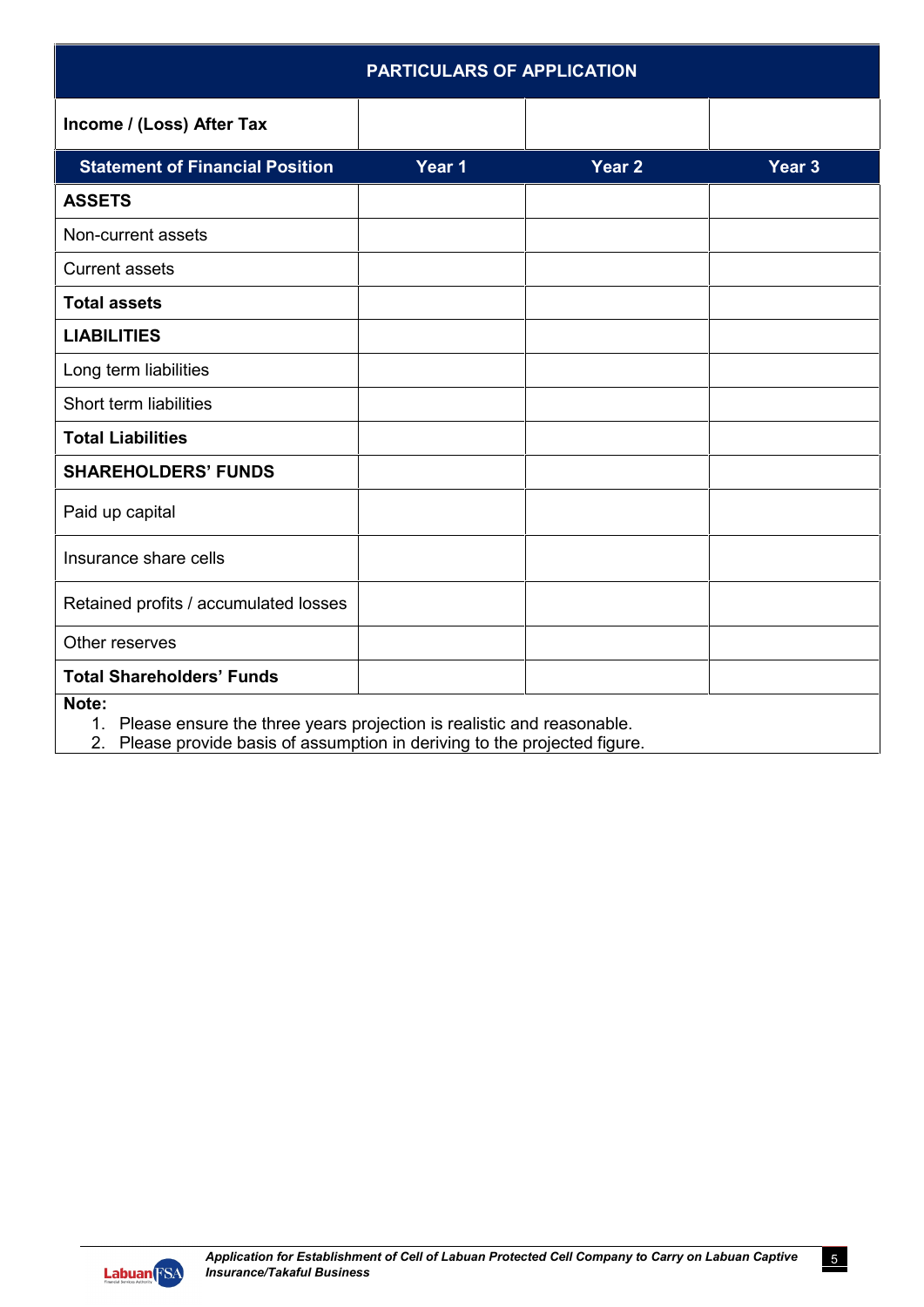6

| <b>DECLARATION OF TRUE AND CORRECT INFORMATION SUBMITTED</b>     |  |
|------------------------------------------------------------------|--|
| Important: All fields are mandatory and should not be left blank |  |
|                                                                  |  |

| hereby solemnly and sincerely declare that: |  |
|---------------------------------------------|--|

- 1. all information submitted in this application including all attachments, forms, docum*ents and forwarding letters are* accurate, true and correct and that all estimations provided are fair and reasonable.
- 2. I am aware that if I make any misrepresentation herein this application, it is an offence punishable pursuant to Section 192 of the Labuan Financial Services and Securities Act 2010/Section 152 of the Labuan Islamic Financial Services and Securities Act 2010.
- *3.* a printed signed copy of this application which reflects the same information provided in this application is being kept at the office of my principal or our appointed Labuan trust company being the agent approved by Labuan FSA.

And I make this solemn declaration conscientiously believing the same to be true and by virtue of the provisions of the Statutory Declaration Act 1960 / other relevant provisions.

Subscribed and solemnly declared by the above

named ……………………………………… At ………………………………........... ………………………………. In the State of ……………………....... Signature This …....day of …................... 20......

Before me,

…………………………………… (Commissioner for Oaths/Notary Public)